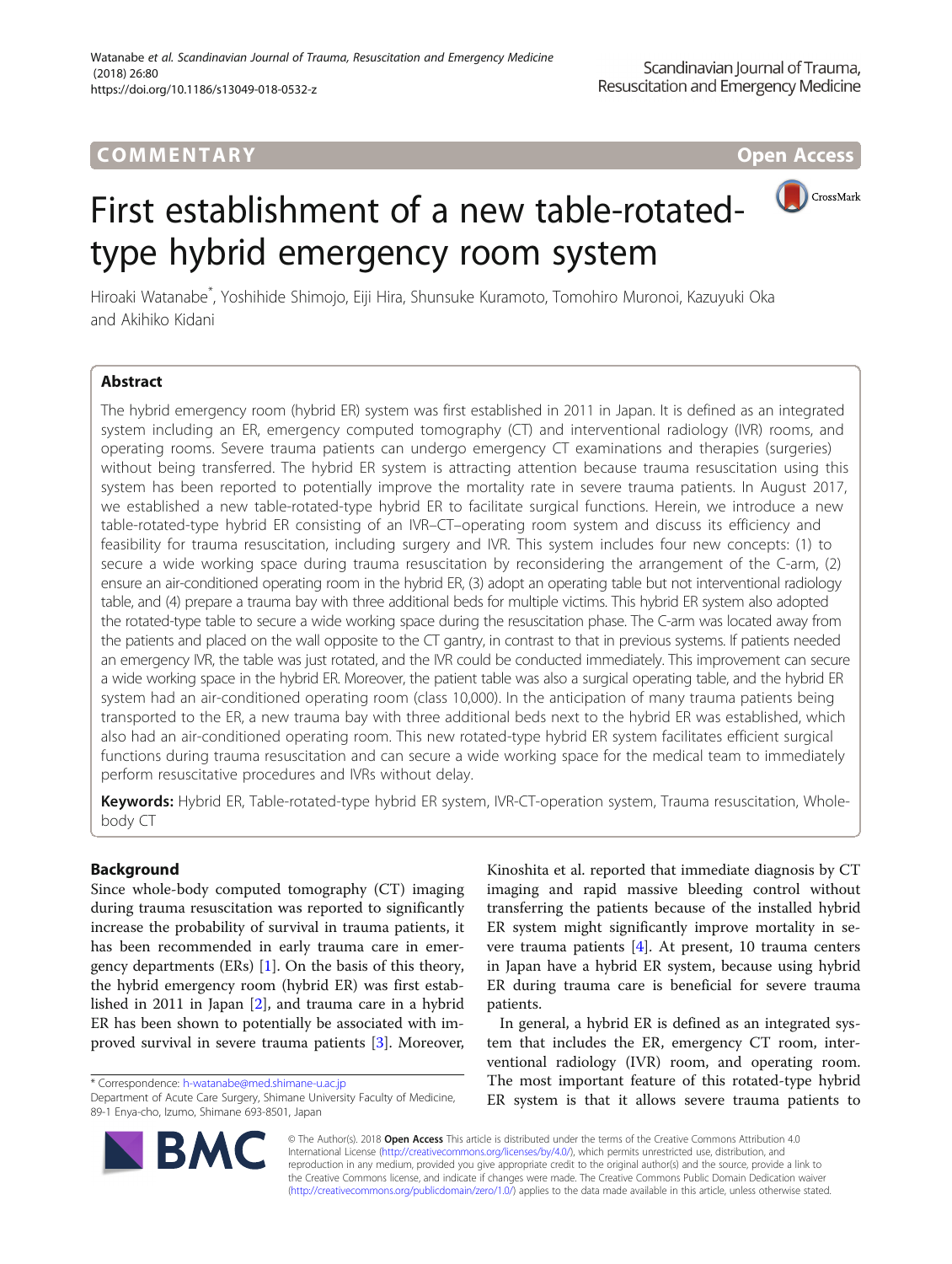undergo emergency CT examinations and therapies such as surgeries immediately, without transfer to other rooms. In the previous trauma workflow, trauma patients were assessed by emergency physicians in the ER; then, if necessary, they were transferred to the CT room; and finally, they were transferred to the operating room or IVR room if they needed operations or IVR. Until definitive therapy, patients had to be transferred to several rooms repeatedly. However, if a hybrid ER is used, massive bleeding can be controlled immediately after CT examination via initial trauma survey without transferring the patients because this ER functions as an operating room, an IVR room, and a CT room.

Several existing hybrid ER systems have a CT gantry and C-arm beside the treatment table. IVR is not frequently conducted during an initial trauma survey. Many trauma physicians and surgeons would like to secure a wide working space in the ER. Therefore, we established a new table-rotated-type hybrid ER to secure a wide working space and enhance immediate surgical functions during trauma resuscitation. Herein, we introduce this new type of hybrid ER system for trauma resuscitation.

## Main text

Our trauma center was established in April 2016 in Shimane University Hospital. Approximately 2200 trauma patients were transferred to or visited our trauma center every year. In 2017, 465 patients, including 279 who had severe trauma (AIS of ≥3), were admitted to our hospital. In August 2017, we constructed a new trauma center building including one hybrid ER, three-bed trauma bays, and two operating rooms.

The hybrid ER system was located on the first floor (Fig. 1). Important concepts of our hybrid ER system are (1) to secure a wide working space for resuscitation, (2) to ensure that the operating room is air conditioned in the hybrid ER, (3) to adopt an operating table but not intervention table, and (4) to prepare the trauma bay with three additional beds for multiple victims.

Our hybrid ER system was of the table rotated type, which is a new concept, to secure a wide working space during the resuscitation phase. In the previous existing hybrid ER system, the C-arm was located beside the patients. However, C-arms are not frequently used. Therefore, they were placed on the wall opposite the CT gantry in our system (Fig. [2a\)](#page-2-0), and if patients needed an IVR, the table could be rotated (Fig.  $2c$ ). Thus, emergency physicians or trauma surgeons could perform the initial trauma care in a wide space.

Basically, severe trauma patients are directly transported to this hybrid ER system by the emergency medical services. Patients are transferred to the operating table so that their heads are located on the side with the CT system. This position is called "CT mode position" (Fig. [2b](#page-2-0)). In the CT mode position, primary survey is performed, and physiological damage including massive bleeding is detected by CT scanning. If massive bleeding such as massive hemothorax, abdominal bleeding, and retroperitoneal bleeding are detected on CT scanning, the patient table is rotated for the intervention and emergency procedures, which are immediately performed without transferring the patients. This position is called "intervention mode." Emergency operation and IVR are basically performed in the intervention mode (Fig. [2d\)](#page-2-0). If the patient has severe brain injury and massive abdominal bleeding, both injuries can be immediately detected by CT scanning and both surgeries can be immediately performed simultaneously.

Cleaned instruments for the operation and IVR set are frequently deployed together during trauma resuscitation. This rotated type system is excellent for securing wide working space with careful consideration to various situations.

Our hybrid ER system has an air-conditioned operating room (class 10,000), but many hybrid ER systems are not air conditioned. Moreover, the patient table in our hybrid ER system consists of an operating table, whereas that in other hybrid ER systems consist of interventional radiology table. Our hybrid ER is installed in the emergency department, but it is a complete operating room.

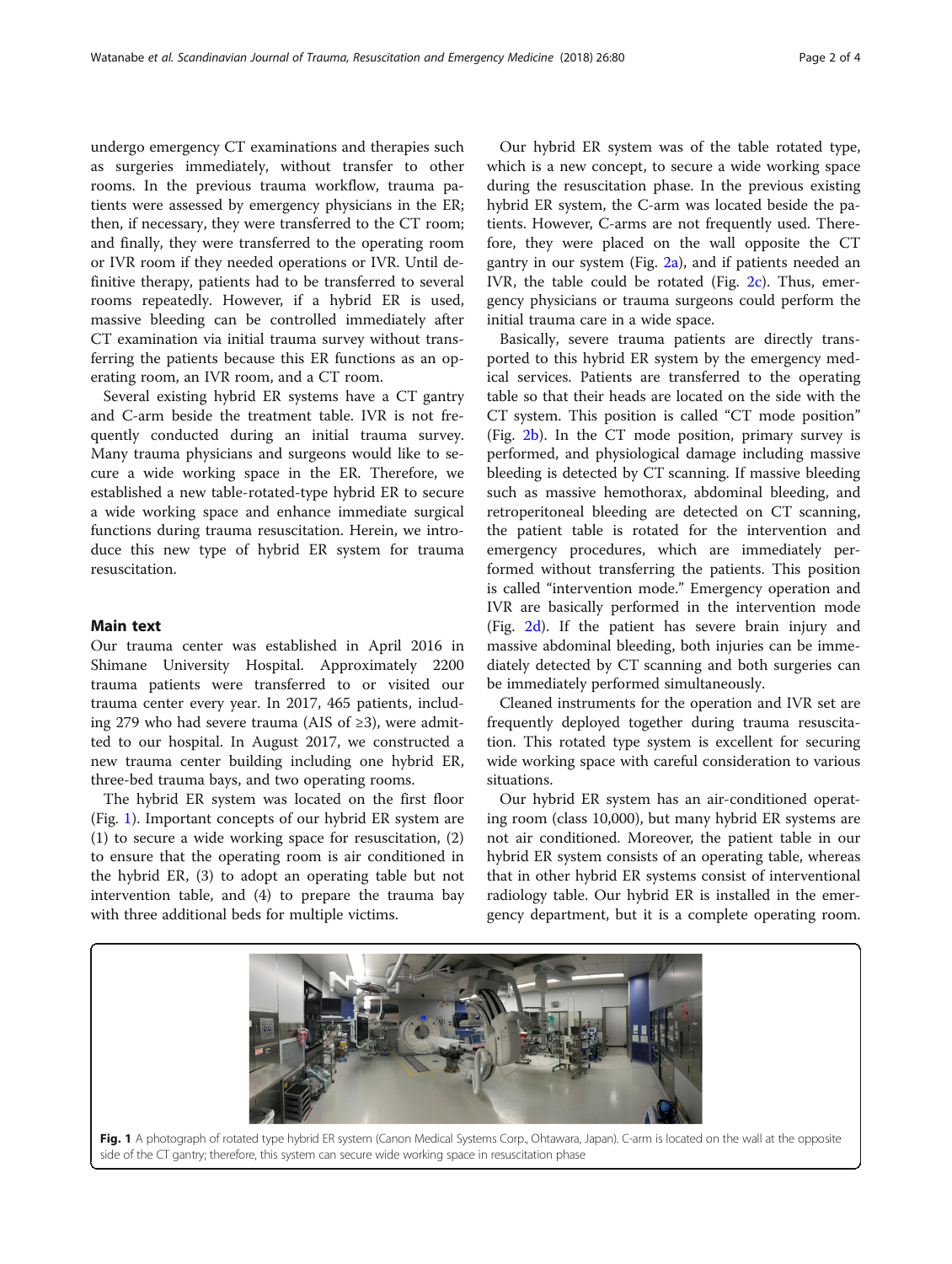<span id="page-2-0"></span>

Therefore, all types of operations including craniotomies can be performed.

The hybrid ER system is an excellent system for the immediate intervention of severe trauma patients with massive bleeding because immediate detection of the bleeding points and hemostasis can be performed without the need for transfer of the patients. However, this system cannot treat two patients with severe traumas at the same time. Several patients are often simultaneously



Fig. 3 A photograph showing a trauma bay including three additional beds next to the hybrid ER. An air-conditioned operating room is also found in this area. (class 10,000)

transported during a traffic accident. Therefore, we installed a trauma bay with three beds next to the hybrid ER (Fig. 3). In this way, we can cater to four severe trauma patients at the same time. The trauma bay room also has an air-conditioned operating room (class 10,000), and an emergency operation can also be performed here.

To operate this system, we need several medical personnel, including a trauma surgeon, a trauma nurse, a radiologist, and an interventionist, among others. Therefore, a command and control system should be established. The commander must appropriately coordinate with the trauma team.

## Conclusions

We established a new hybrid ER system with a rotated-type table and an IVR–CT–operating system and reported the efficiency and feasibility of this new system. This new rotated-type hybrid ER system facilitates efficient surgical functions during trauma resuscitation and can secure a wide working space when performing operations, IVR, and resuscitations immediately without delay.

#### Abbreviations

CT: computed tomography; Hybrid ER: hybrid emergency room; IVR: interventional radiology